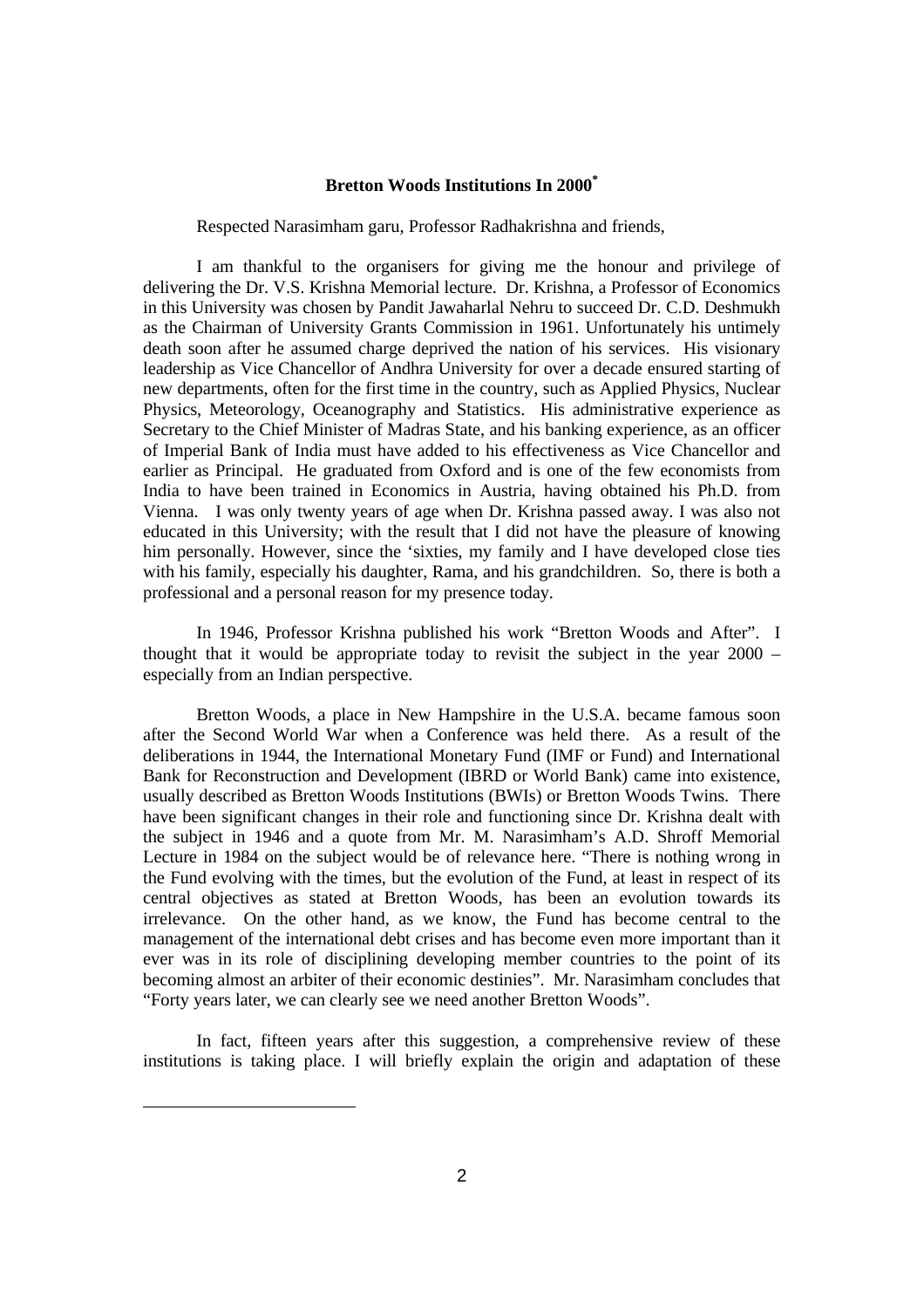institutions to the changing times and share with you the current debate on the future of these institutions. Being a central banker, I will focus more on the role of the Fund.

# **Origin and Adaptation**

In the Bretton Woods Conference that took place towards the end of World War II, 44 countries were represented, and most of Africa and much of Asia went unrepresented though India was an active participant. Substantive negotiations were essentially between the U.K. and the U.S.A., and thus between their spokesmen, viz., Lord Keynes and Mr. Harry Dexter White. The problems and perspectives were thus of the post-war era, and the painful memories of the Great Depression. The major contribution of the Conference was the acceptance of the idea that the international monetary system has to operate within a framework of cooperation and consultation among Governments. It also accepted the idea of a provision of resources to a country from the general pool to get over its temporary balance of payments problems, and this is the basis for the creation of the International Monetary Fund (IMF). It also recognised the need for transfer of resources from capital surplus to capital deficit countries through the intermediation of an official multilateral body, viz., the International Bank for Reconstruction and Development (IBRD).

The basic structural characteristics of BWIs remain somewhat unchanged. Governments are political bodies, and these institutions, which are creatures of Governments are bound to be political; and, therefore, their membership and functioning do in some way, and to some extent at least, reflect political realities. Their membership, open only to Governments, is naturally voluntary. They are cooperative in character, though the voting power is weighted by 'quota' in the IMF and shares in IBRD, reflecting uneven strength partly due to historical reasons and partly due to emerging economic and trading strengths. So, they are akin to cooperatives whose members have unequal strength. They are also like clubs, where members are expected to observe certain rules regarding conduct of economic policy, within a mutually acceptable framework which allows for some degree of flexibility.

Members are permitted to draw resources from each of the institutions, subject to eligibility criteria and all such drawals, except some technical assistance grants, are in the form of a loan repayable along with some interest or fees. The institutions prescribe conditions or covenants for drawing such resources, and thus those who draw resources are subjected to more severe obligations to the institutions than others. These structural characteristics remain more or less unchanged until now.

The membership, however, has been increasing from less than fifty when they commenced operations, to over a hundred and eighty now. Most of newly independent countries naturally, became members during the 'fifties, and 'sixties. Initially, the Americas and Europe dominated, which continues until today in a significant way. However, when the institutions started their operations, the then U.S.S.R did not formally join Bretton Woods, while many of the socialist economies withdrew their membership. But, a few like the erstwhile Yugoslavia continued as members for a long time. During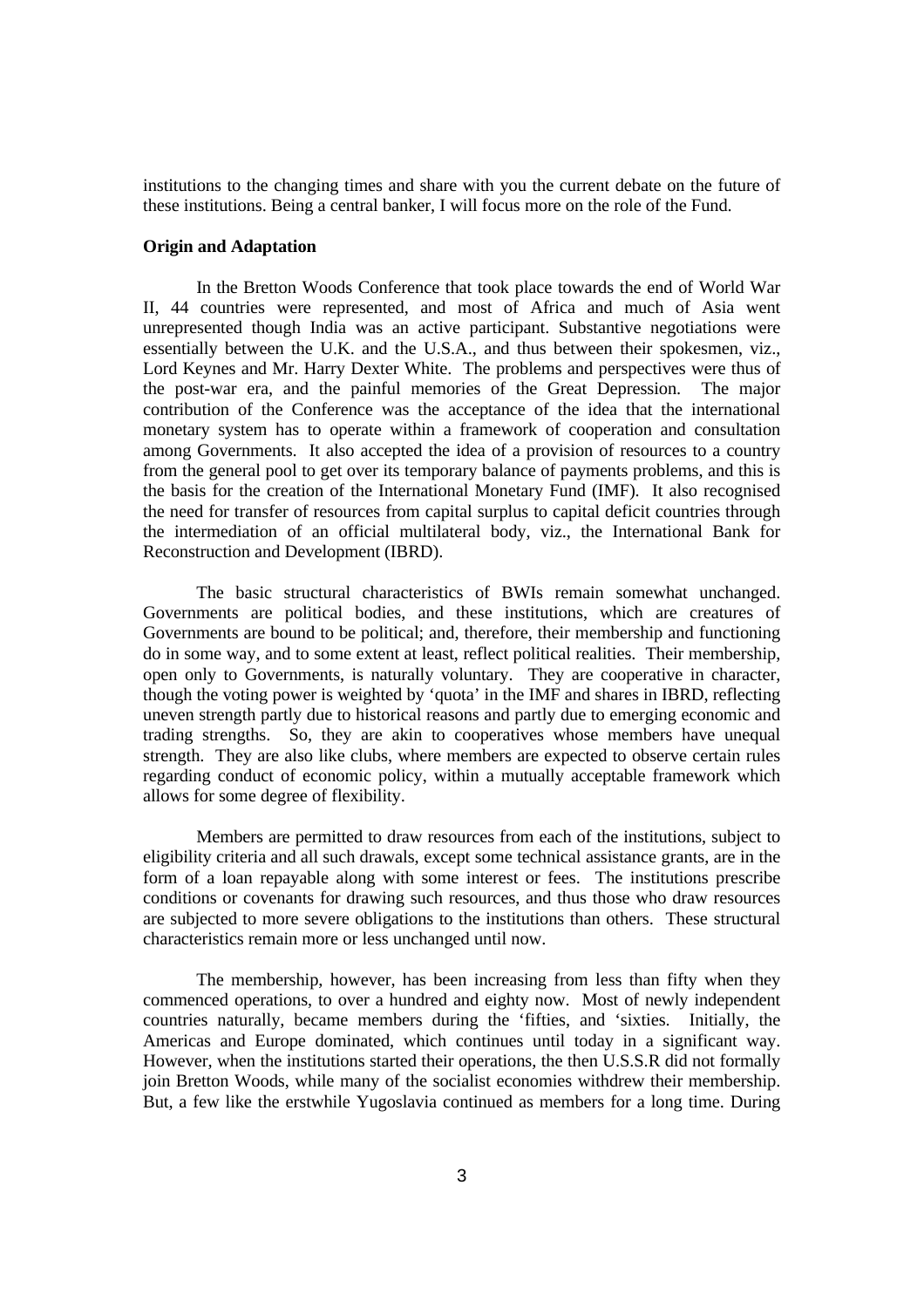the initial three decades, China was represented by Taiwan. The Bretton Woods twins, were thus functioning for over thirty years claiming to be world bodies without membership of the large socialist bloc. The 'eighties, however, saw active participation of China which got its rightful place, while the 'nineties brought Russia into its membership. In brief, these institutions are more representative of the world economy now than ever before in their history.

During their history of over fifty years, there have been both institutional innovations and a changing focus to meet the dynamics of global economy. Thus, IBRD which initially assisted war-torn economies, such as Japan and France soon left this task to the U.S.A. under the Marshall Plan and concentrated on developing countries. Originally envisaged to provide only project-specific loans, IBRD shifted its focus to programme-lending, structural adjustment, and more recently, to policy lending. From commercially viable projects, the focus shifted to social sectors, then to poverty-related issues and more recently to governance issues as well as to institutional development. Efforts of IBRD were supplemented by Regional Banks (like Asian Development Bank, African Development Bank).

In the IBRD, only a part of the subscribed capital is paid-in by member countries and the rest is callable. The members do not claim dividends on profits. The bulk of lendable resources of IBRD are by borrowings from capital markets and hence, IBRD can, in turn, lend only to those countries, which are considered creditworthy. This implied that many poorer countries were not eligible, in the sense that any loans to them from the IBRD would have adversely affected the quantum and rate at which the IBRD could raise its lendable resources from the capital markets. In these circumstances, International Development Association (IDA), an affiliate of the IBRD, was established, consisting of contributions in the form of grants from the Governments of developed countries to provide resources, on soft terms to low income countries. The repayments of such loans are recycled through the IDA. A part of the profits of the IBRD are also made available to the IDA. Another body, the International Finance Corporation (IFC) was also sponsored as an affiliate of the World Bank, specialising in providing finance to the private sector. Membership of the affiliates is, by and large, common to that of the IBRD and these institutions together constitute the World Bank Group. A more recent addition to the family is the Multilateral Investment Guarantee Authority (MIGA), which provides limited guarantees to private investment flows.

Since 1999, the emphasis of the World Bank group is on the Comprehensive Development Framework (CDF). The CDF aims at suggesting a holistic approach to development that recognises the importance of macroeconomic fundamentals and yet assigns equal weight to the institutional, structural and social underpinnings of a robust market economy. Strong participation of Governments, donors, civil societies, the private sector and other developmental actors is emphasised in the CDF. The Bank also reaffirmed its commitment to fight poverty and renamed the new objective as "to fight poverty with passion and professionalism, for lasting results". The multipronged approach now encompasses Country Assistance Strategies (CAS), new lending and non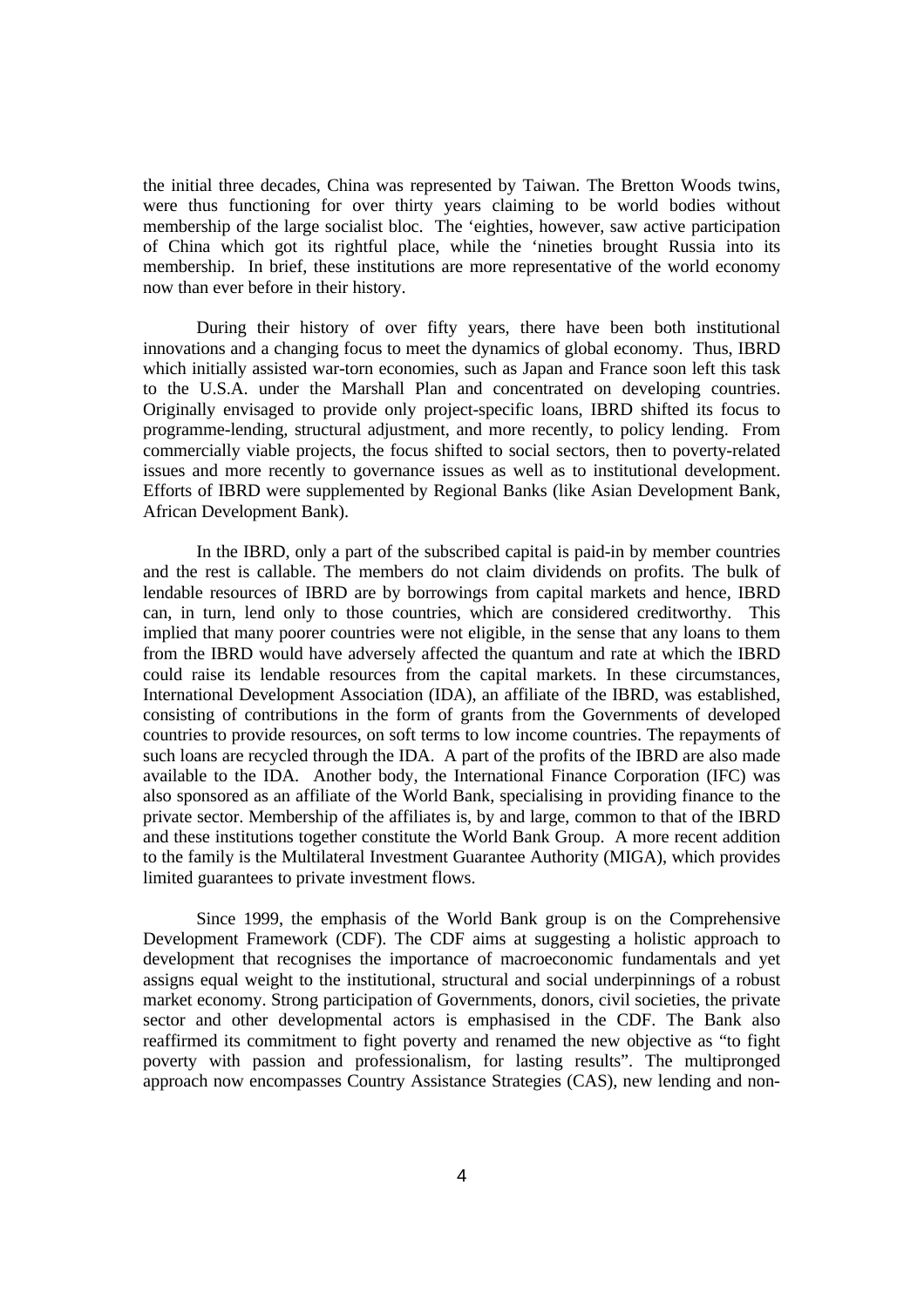lending services, higher IDA replenishment, and debt relief. It is evident that the World Bank has been attempting to adapt itself to emerging needs.

Similarly, the IMF has also been attempting to adapt itself to changing needs. Under the original Bretton Woods exchange rate regime, each country would set a fixed value – called par value of its currency in terms of gold or the U.S. Dollar. The par values of two currencies determined the official exchange rate (also called parity) between them. Exchange rate fluctuations were to be limited to a narrow band around the official exchange rate. While temporary balance of payments deficits were to be covered from a country's own reserves and if necessary by loans (technically termed as purchases) from the IMF, any fundamental balance of payments problems were to be corrected by exchange rate changes. This system ran into problems in the 'sixties, since fixed exchange rate regime constrained monetary policy in most developed countries. Due to difficulties faced in gold supplies and doubts on the role of U.S. dollar as a reserve asset, the IMF agreed to create Special Drawing Rights (SDR). In 1971, USA closed its gold window and this led to floating rate regimes in many countries, replacing gold and par value systems that were bedrocks of the original IMF. Due to several reasons, however, the SDR did not take the central place envisaged.

The IMF responded to several challenges to international monetary order with a series of facilities such as Compensatory and Contingency Financial Facility (1963), Extended Fund Facility (1974), Supplementary Financing Facility (1977), Supplementary Reserve Facility (1997), Contingency Credit Line (1999). Besides, there are concessional facilities for poor countries under Poverty Reduction and Growth Facility (1999). In the context of debt crises of Latin America in the early 'eighties, IMF emerged as a major actor in what may be termed as "bailing-in" the banks or 'bailing-out' the banks that had lent heavily to these countries.

In 1995, the IMF arranged a \$40 billion rescue package for Mexico at the initiative of the USA. The IMF's role and capacities were severely tested in the most recent crisis-episodes, viz., East Asian, Russian and Brazilian crisis and herein lies the most serious provocation in their history for a thorough review of Bretton Woods Institutions.

It is worth noting here that until the 'nineties, problems in a country's balance of payments were, barring shocks, essentially a consequence of what could be termed as inappropriate policies of the Governments in the countries concerned. The Asian crisis, however, highlighted a new dimension to the problem. The Asian crisis was largely attributable to failures in the private sector – both in the recipient as well as lending countries. This new dimension is an important element in the set of factors that have urged a fresh look at the role of BWIs and of the international financial architecture.

It would be inappropriate to conclude that the BWIs have been successful in all their endeavours or that they have been totally adequate or objective in all their responses to the global challenges or to the problems of individual countries. Yet, they do represent significant mechanisms for multilateral cooperation and have to be continuously assessed in that light without prejudice to improving their functioning or even evolving parallel or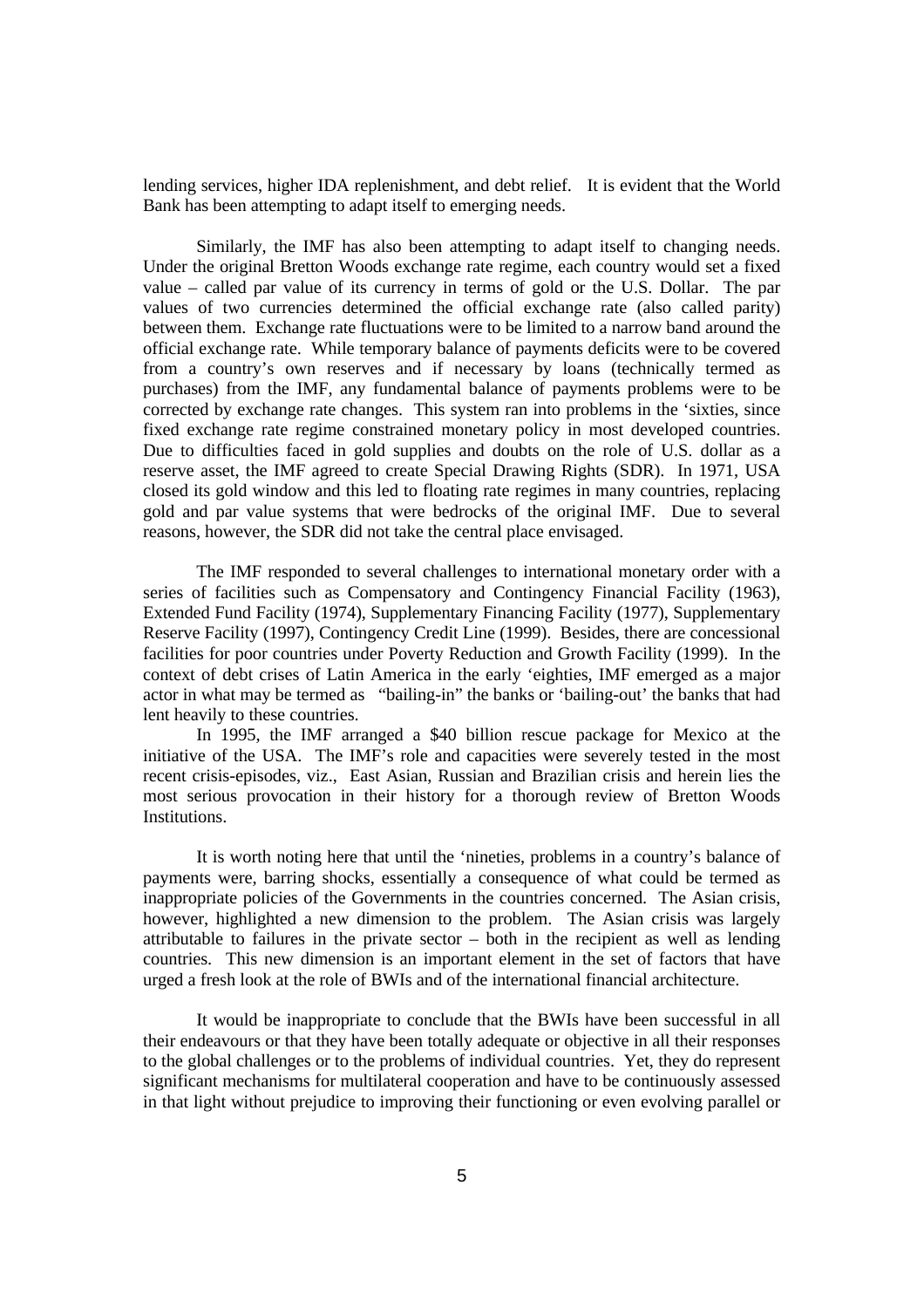supplementary organisation, if considered worthwhile. The current debate is, in fact, on just such lines.

# **India and Bretton Woods**

India was a founder member, along with 38 countries and has been an active member of the Fund right from its inception. India obtained a quota, which ranked her among the five largest stake holding members of the Fund and the World Bank. India's fifth place assumes significance as each of the five largest stake holding is entitled to a 'permanent' chair in the Executive Board and appoint its own Executive Director. India, thus enjoyed a permanent seat in the Fund at the time of its inception. However, in the early 'seventies, Japan improved its quota and share-holding to rank amongst the five largest stake-holding members, with the result that India moved to an 'elected' status.

India's recourse to the IMF was limited during the period 1945 to the 1980s. Before the First Five-Year Plan, India borrowed a moderate amount of SDR 100 million under the lower tranche (generally up to 50 per cent of the quota). During the Second Five-Year Plan period, to cope up with the problem of balance of payments, an amount equivalent of SDR 200 million was borrowed from the IMF. During the Third Plan period, India encountered severe balance of payments problem and hence borrowed a higher amount of SDR 375 million from the Fund. During 1965 and 1968, the balance of payments situation worsened and India devalued its currency and sought IMF assistance to the tune of SDR 415 million including SDR 90 million under the Compensatory Financing Facility.

The next availment of the IMF facility was during 1973-74, when India was affected by the first oil shock and hence borrowed SDR 775 million including SDR 200 million under the oil facility. Then again during July 1978 and December 1980, India made use of Trust Fund amounting to SDR 529 million.

In the early 1980s, to finance the huge current account deficits, India entered into three year Extended Arrangements with the IMF for SDR 5 billion in November 1981. But, India availed of only SDR 3.9 billion and the balance of SDR 1.1 billion was surrendered.

The oil price hike in 1989 and the Gulf war widened India's current account deficit forcing India to borrow SDR 2,208 million under Stand-by arrangements and SDR 1,352 million under CCFF. These loans are almost repaid and there is only one repurchase left (in June 2000).

Outstanding liabilities to the IBRD as at the end of March 1999 was about US \$ 8.1 billion, of which about US \$ 2.1 billion was to the non-Government sectors. Taken together, liabilities to IBRD and IDA stood at about US \$ 26.4 billion as at the end of March 1999. India experienced a negative transfer of resources to the World Bank group during 1993-98. As against gross disbursements of about US \$ 9.7 billion by both IDA and IBRD, repayments of principal and interest amounted to US \$ 6.2 billion and US \$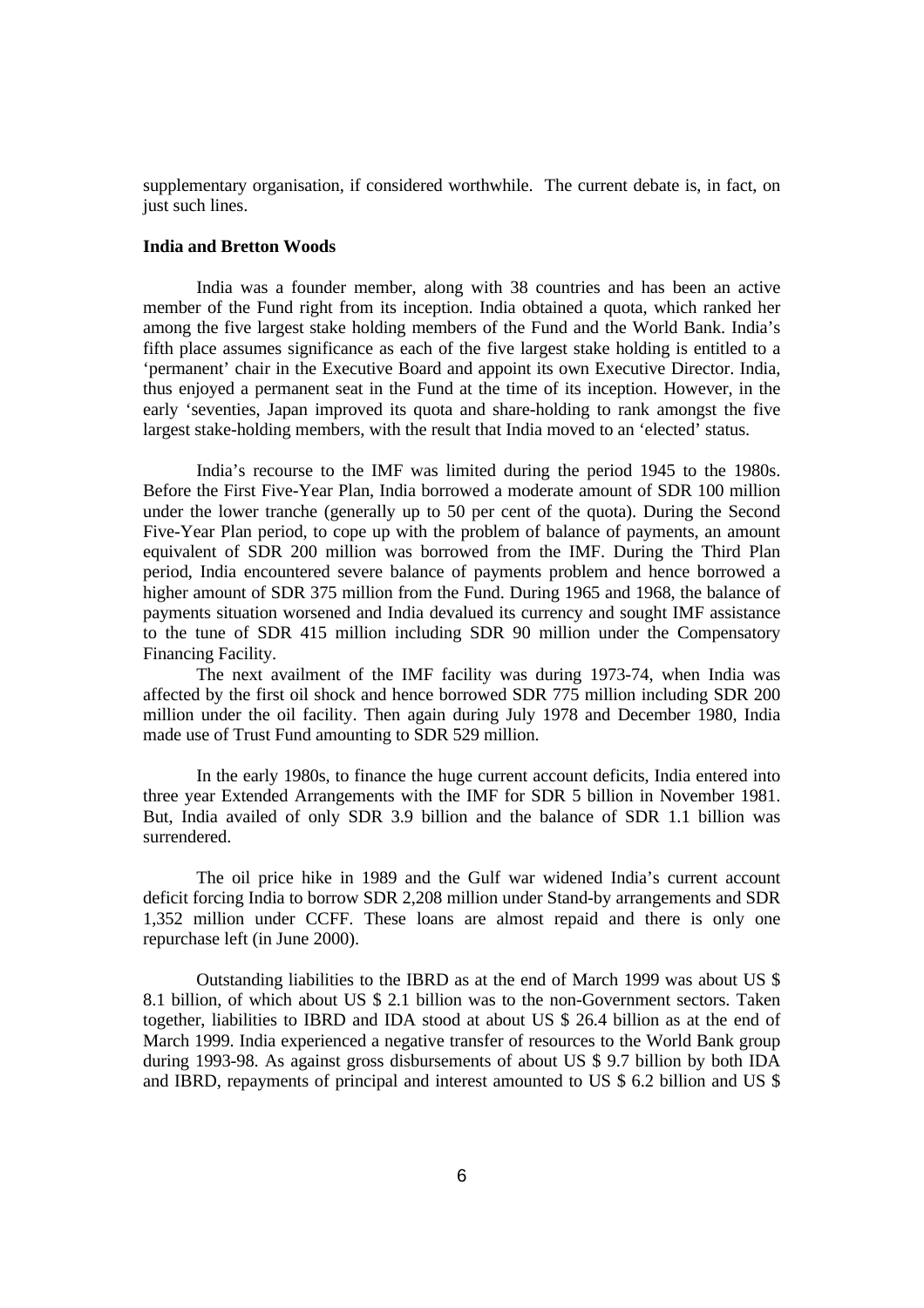4.9 billion, respectively. As a result, there was a negative resource transfer of about US \$ 1.4 billion during 1993-98.

Some general observations on the relationship between India and BWIs may be in order.

First, India has always been represented by an Executive Director on the Boards of each of these institutions (even after losing its  $5<sup>th</sup>$  place) and its contribution in their conduct of business is generally valued.

Second, India has been a responsible and prudent borrower of resources from both these institutions. This includes quality of policy-making and project implementation, which is considered high relative to other countries.

Third, in times of crises, these institutions extended support to India in a timely manner.

Fourth, both the institutions do acknowledge the valuable contribution that Indian policy-makers made to their policies and procedures - though there are many differences.

Fifth, there have been a few instances, such as the recent sanctions by USA, when there have been some disruptions in their smooth conduct of business with India and such instances are attributable to political factors governing select members rather than to the membership as a whole or to the management.

Sixth, the professional talent and technical expertise of economic policy makers in India is acknowledged to be, at the very least, on par with those in the BWI. For example, the contribution of Dr. Rangarajan as Governor, RBI in designing externalsector liberalisation is universally acknowledged and many observers feel that East Asia could have avoided the crisis if they had benefit of such advice. Similarly, the monetary policy initiatives taken by Governor Jalan in steering the economy successfully through domestic and international uncertainties in the recent past are widely appreciated.

To sum up, the relationship between India and Bretton Woods is one of mutual respect for mutual benefit, though not necessarily one of full agreement on many matters. On the whole, India commands greater respect in the BWIs than any time before, for charting its own path towards growth with stability, and that too very successfully, so far.

## **What is New in 2000?**

The international monetary system in 2000 is vastly different from what it was, say when the Bretton Woods Conference was held; and indeed dramatic changes have taken place in the last two decades.

First, and perhaps the most important change, is end of ideological differences among nations. This has paved the way for the emergence of a common approach to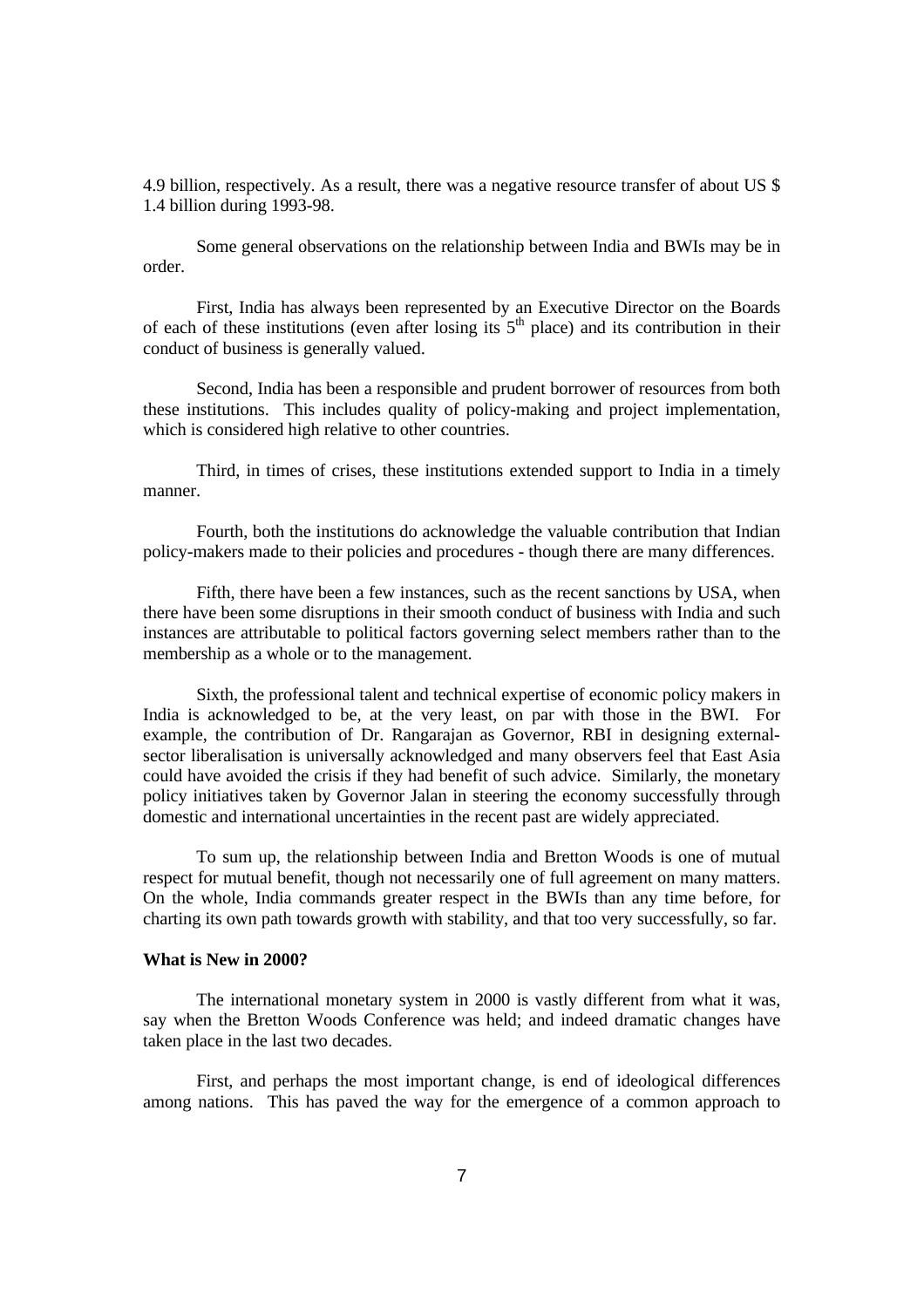solving economic and financial problems. For example, on the role of State *versus* market there are less differences among members now than before.

Second, the convergence in economic ideology also meant greater integration among the economies leading to greater compulsions to find common solutions.

Third, there is a relatively greater convergence in economic thinking between people, Governments and multilateral institutions than before, resulting in a focus on transparency and accountability of all concerned.

Fourth, the developments mentioned have changed the relevance of the Fund in particular, in the sense that BWIs, which were mainly the concern of borrowing countries primarily in the non-socialist part of the world, have now become relevant to the totality of international and financial system, and thus to many more countries, even among the countries, than ever before.

More specifically, the international monetary and financial system has undergone dramatic change.

First, the magnitude of capital flows has grown by leaps and bounds.

Second, the private component of such capital flows has grown exponentially faster than the Government account.

Third, the sheer variety of flows, the instruments and the participants have all grown so rapidly that the share of Governments and banks - the traditional sources - has become relatively less important.

Fourth, technological advances have made such flows highly cost-effective, remarkably fast and immensely mobile - warranting a constant trade-off between efficiency and stability in the financial sector.

Fifth, these developments, affecting both domestic and off-shore financial centres have made the tasks of domestic regulators highly complex.

Finally, the role of Governments in domestic economic management has been, relative to the past, different, yielding greater initiatives to markets and this finds its echo in the role of multilateral institutions, which are creatures of Governments. Further, due to inter-dependence of economies, conditionalities and covenants addressed to an individual borrower may often give only half solutions, and the realisation of this implies that, the Fund especially, has to go beyond what happens in a borrowing country. Like Governments now, these multilateral institutions derive their influence, not so much on account of the quantum of resources that they allocate, as from the working rules that they may prescribe and the safeguards that they may emanate to influence the markets. It is in this context that BWIs are able to command importance in the international financial system, an importance that is disproportionate to the resource transfers that they are able to deliver.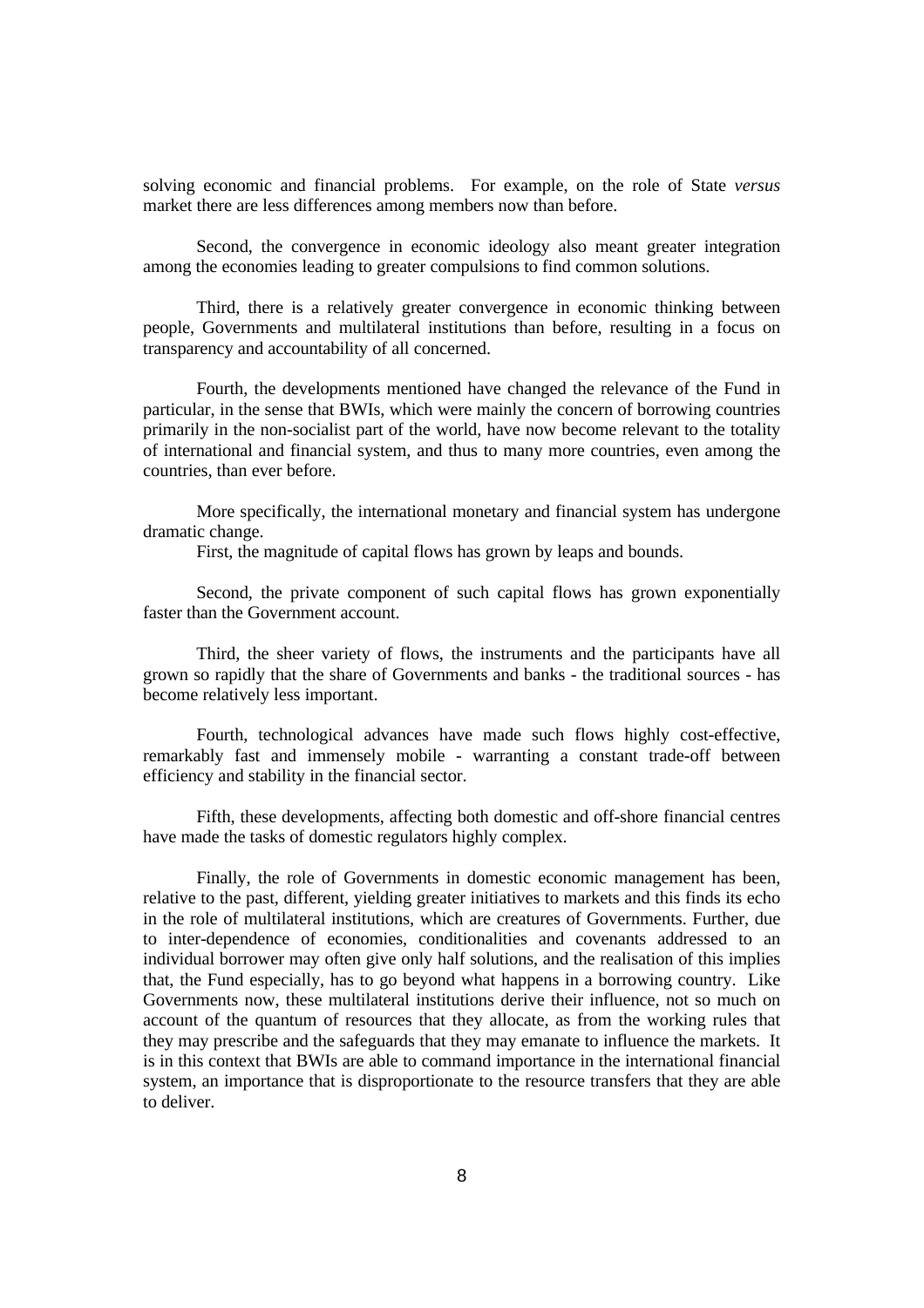In regard to the changes in the status of developing countries as a group in this changed current monetary and financial environment where BWIs have such a disproportionate influence, the following generalisations could be made:

- (a) There is greater realisation about the diversity among the developing countries, though the overall trend is global economic integration.
- (b) It is also recognised that merely removing Governmental restrictions does not automatically ensure the integration of the economies.
- (c) In the process of globalisation, some developing economies are more broadly integrated than others, and there can be different depths of integration between developing countries and industrialised countries.
- (d) The transfer of resources from BWIs to erstwhile socialist economies, especially Russia, brings a new dimension to the division of the world into the developed and the developing.
- (e) The large flow of private capital flows to developing countries is concentrated among few economies – often described as emerging economies. There is a substantial increase in savings available in some economies which are in search of investment opportunities and these go to developing economies where the risk weighted returns to capital appear higher. Thus the concentration of investments is among a few economies.
- (f) Modern technology has enabled not only massive easy and low cost inflow of capital but also equally large, volatile outflow of capital, and these flows invariably have an impact on currency and trade. In the process, the economies of developed countries have become an integral part of large capital flows and hence are affected by crises and contagion from some developing countries as well.

These features of the 'nineties meant that the country-specific solutions, usually through conditionalities or covenants of the BWIs, were tending to be not even half solutions. The search for alternatives or supplements to the BWIs and/or a thorough revamp of these should be viewed in this light.

In recent years, the BWIs had to workout "Reserve Packages" involving the private sector and Governments. Thus, the IMF arranged a \$ 40 billion reserve package in 1995 to meet the Mexican crisis. The total package for Indonesia, Korea and Thailand was over a hundred billion U.S. dollars of which only a third was from the Fund, and about half from bilateral sources. While the IMF's prescriptions in respect of East Asia were subjected to severe criticisms, especially at the time of launching of the package, the Russian crises brought into limelight some of the weaknesses of IMF's surveillance. Following the East Asian Crisis in 1997 and the Russian devaluation in mid-August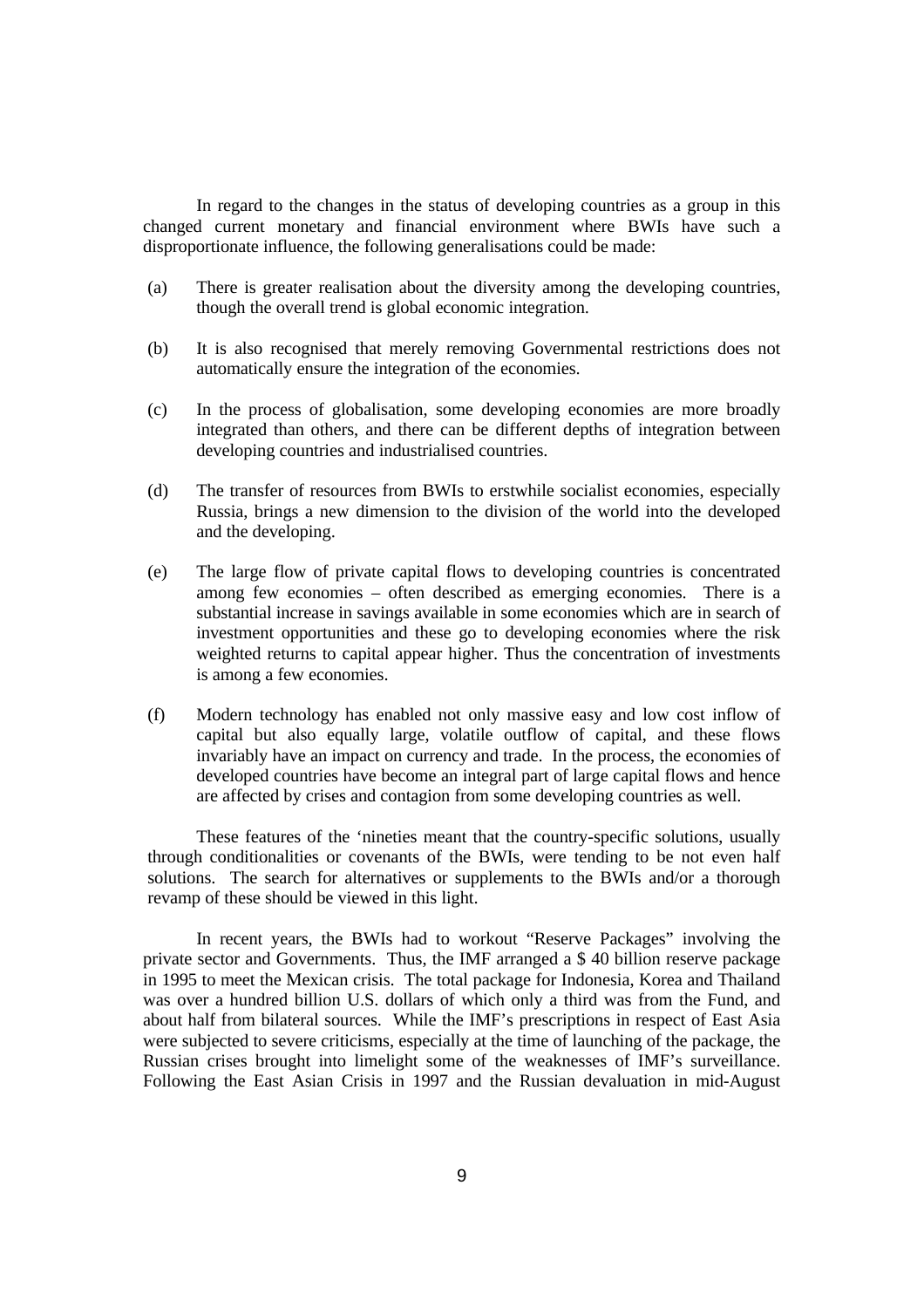1998, the Brazilian economy showed signs of vulnerability to contagion and has since come under the Fund's adjustment programme.

# **Alternative or Supplementary Arrangements**

While the changing realities mentioned necessitated a reform of the international financial system, the recurrent crisis in the recent past triggered a serious debate on a new international financial architecture inevitably affecting the future of BWIs. This debate has put forth a number of proposals and the formation of a number of new forums, and I will refer to a few interesting ones here.

### *World Financial Authority*

The increasing global character of financial markets and its growing links between the different segments of the financial sector has motivated some to propose a global agency for financial regulation and supervision or World Financial Authority (WFA). The second argument for WFA is that the financial sector in many countries involves cross-border transactions and transmission of instability across borders and hence their regulation and supervision should be carried out on a unified and global basis.

There are different models of WFA and these vary from improvement from existing arrangements to the ones that are more comprehensive in terms of responsibilities. One such proposal was by John Eatwell and Lance Taylor, who called for the establishment of a body with the responsibility for setting regulatory standards for all financial enterprises – banks, insurance funds, companies – both on-shore and offshore. The standards promulgated by WFA are generally sought to be implemented by the national regulators. Another responsibility of the WFA is expected to be to develop innovative means for directing capital flows towards long-term needs.

An important, somewhat open issue, relates to the WFA's relationship with existing multilateral institutions like IMF.

### *International Central Bank*

Jeffrey Garten of the Yale School of Management proposed the formation of an international central bank to serve as an international Lender of Last Resort (LOLR). The global central bank would provide liquidity to ailing nations by purchasing bonds from national central banks, by encouraging spending and investment through acquisition of national debt at discounted prices, and by setting uniform standards for lending and providing markets with detailed and credible information.

The major issue here is obtaining consensus on additional liquidity and compliance of national authorities.

# *International Credit Rating Agency*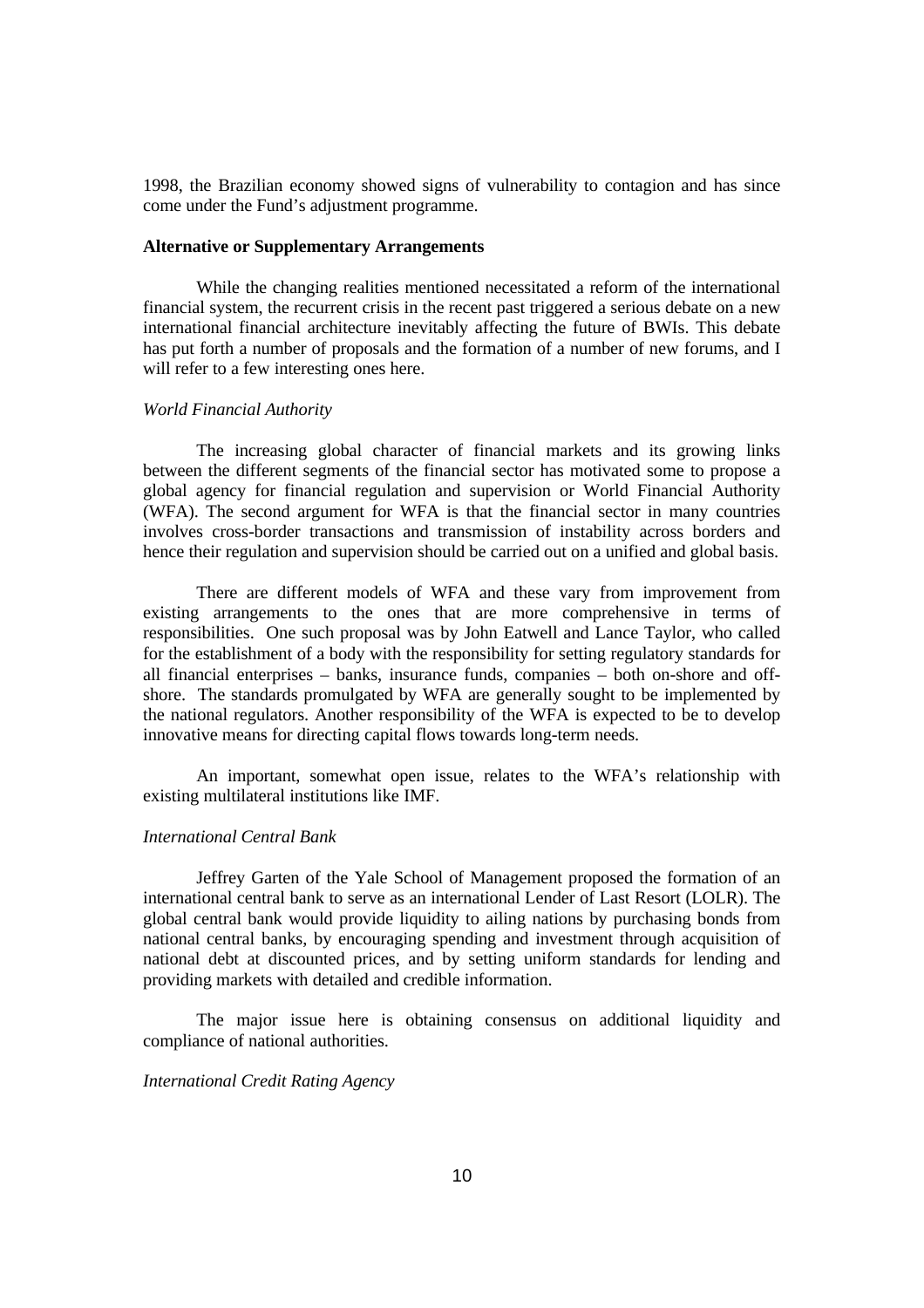Henry Kaufman proposed the formation of a new international institution which would provide public rating of the credit quality of the market participants under its authority. The Agency will have supervisory and regulatory responsibilities over financial markets and institutions. It would supervise the investment and position taking activities not just of traditional financial intermediaries but of non-bank financial market participants such as hedge funds as well. It would be empowered to harmonise minimum capital requirements, establish uniform accounting and disclosure standards and monitor the performance of financial institutions and markets of its members.

One issue here is, who will rate the rating agency, or to put differently, how to ensure accountability.

#### *International Bankruptcy Court*

Jeffrey Sachs of Harvard University proposed the formation of an international bankruptcy court. The efficient functioning of domestic financial markets depends crucially on effective bankruptcy law. When firms fail, national bankruptcy laws and courts play a central role in bringing about quick resolution of the crises. Jeffrey Sachs advocates something similar at international level to deal with countries rather than companies.

The major issue here is an enforceable international legal framework.

# *International Credit Insurance*

According to Mr. Soros, a private investor, the efforts to stabilise the global economy should focus on two goals. Firstly, to arrest the reverse flow of capital from the periphery of the global capitalist system to the centre and to revive and stabilise the flow of capital from the centre to the periphery and secondly to ensure the political allegiance of the peripheral country to the global capitalist system and provide for an environment were they to opt out of the global system. To achieve this objective Mr. Soros proposed the formation of a credit insurance mechanism as a permanent part of the IMF. This institution would explicitly guarantee, up to defined limits, the loans that private lenders make to a country.

However, Mr. Soros' proposal for an International Credit Guarantee Corporation raises one serious question, i.e., how would the credit guarantee awarded to an individual country be allocated among the country's borrowers.

### *G- 22 Reports on International Financial Architecture*

G-22 was put together as an *ad-hoc* body of the Finance Ministers and the central bank chiefs of twenty two countries at the initiative of President Clinton, immediately after the Asian crisis and this action itself is considered by some observers to be an admission of inadequate response from BWIs. The Reports of October 1998 in which India was represented recognises that the present system of supervision of the global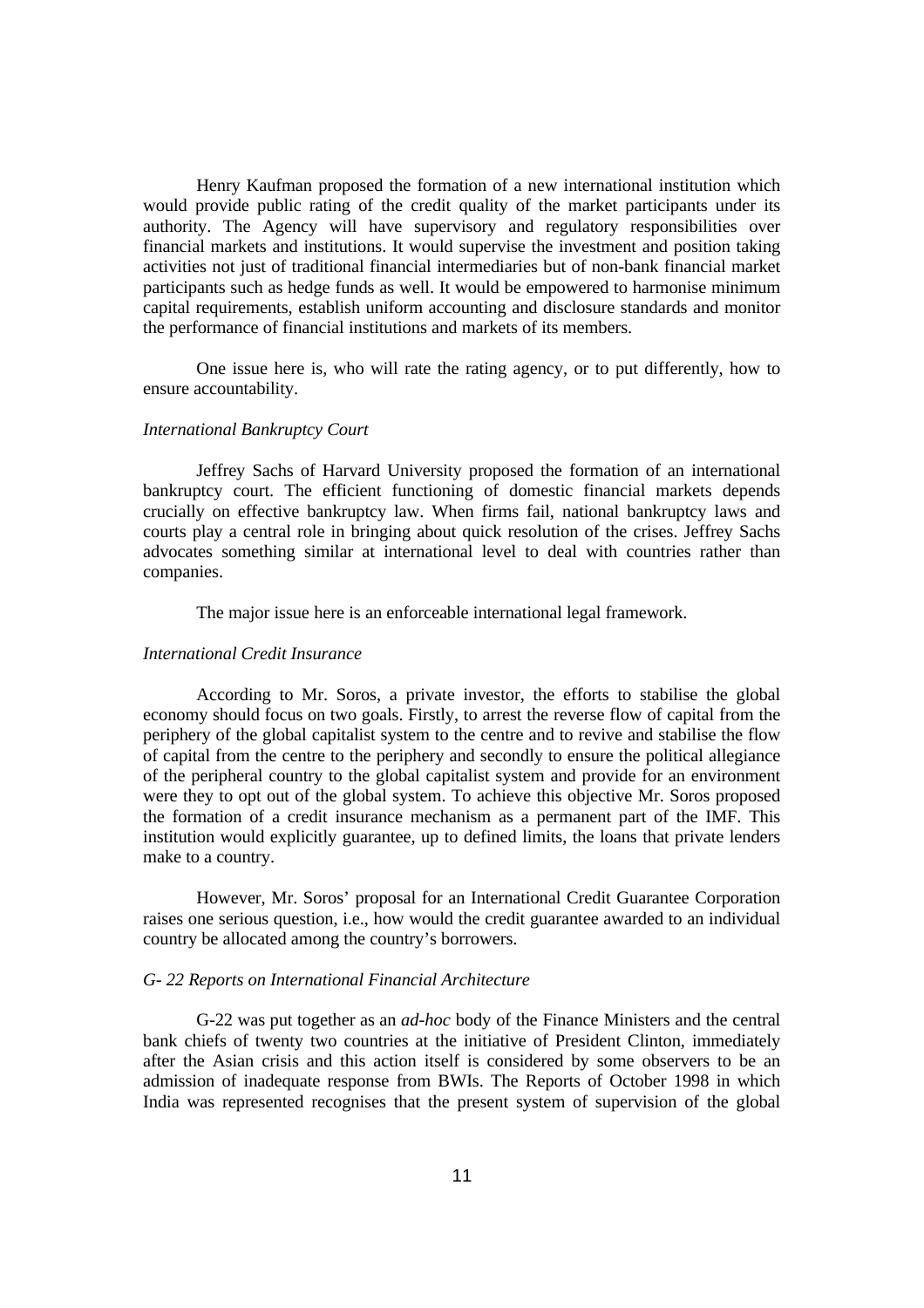financial system is fragmented both functionally and geographically. The Group agreed that it would not be feasible to completely overhaul the BWIs, or set up a new large international financial institution. The Report proposed a number of innovations. Among these are: The formation of a Financial Sector Policy Forum with representation from the finance ministry, the central bank, and regulatory and IFIs, and systemically important emerging economies; formulation of a system for the exchange of information on financial sector regulatory and supervisory methods and findings; and formulation of a process of coordination or a clearing house to match demands from individual countries for technical assistance in financial regulation.

### *Financial Stability Forum (FSF)*

The proposal for the establishment of the Financial Stability Forum (FSF) was made by Hans Tietmeyer, President of the German Bundesbank in the platform of Group of Seven major economies of the world. The institutional vehicle of the forum is to be a committee consisting of representatives from the finance ministries, central banks and senior regulatory authorities of the G-7 countries as well as from the IMF, the World Bank, the Basle Committee on Banking Supervision, International Organisation of Securities Commissions (IOSCO), the International Association of Insurance Supervisors (IAIS), the Bank for International Settlements (BIS), Organisation for Economic Cooperation and Development (OECD), etc.

Financial Stability Forum has since been set up with membership basically on the above lines, serviced by a secretariat from the BIS of which India is a member. Though India is not a member of Financial Stability Forum, India is invited to contribute to many of its Working Groups reflecting our standing in the world intellectual and financial community.

# *Group of Twenty (G-20)*

G-20 was set up last year with G-7 countries as also with India as one of the 11 major emerging market members. Its objective is to encourage informal exchange of views leading to mobilisation of consensus on international issues. G-20 offers a much desired bridge between the G-7, i.e., large industrialised economies and the systemically important emerging market economies. The inaugural meeting of G-20 Finance Ministers and central bank Governors was held in Berlin on December 15-16, 1999 with three important issues for discussion, namely, avoiding financial crisis and promoting sustainable growth in the global economy; role of domestic policy in this; and the extent to which implementation of common standards and codes and enhanced transparency practices could strengthen the international financial system.

The Indian position on each of these three issues largely voices the concerns of the developing world at large. India favours a flexible adaptation of transparency practices, core principles, and codes consistent with the differences in the institutional mechanisms across the G-20. India is also of the view that with regard to "approach to capital account and exchange rate regimes" there cannot be a "one size fits all" approach.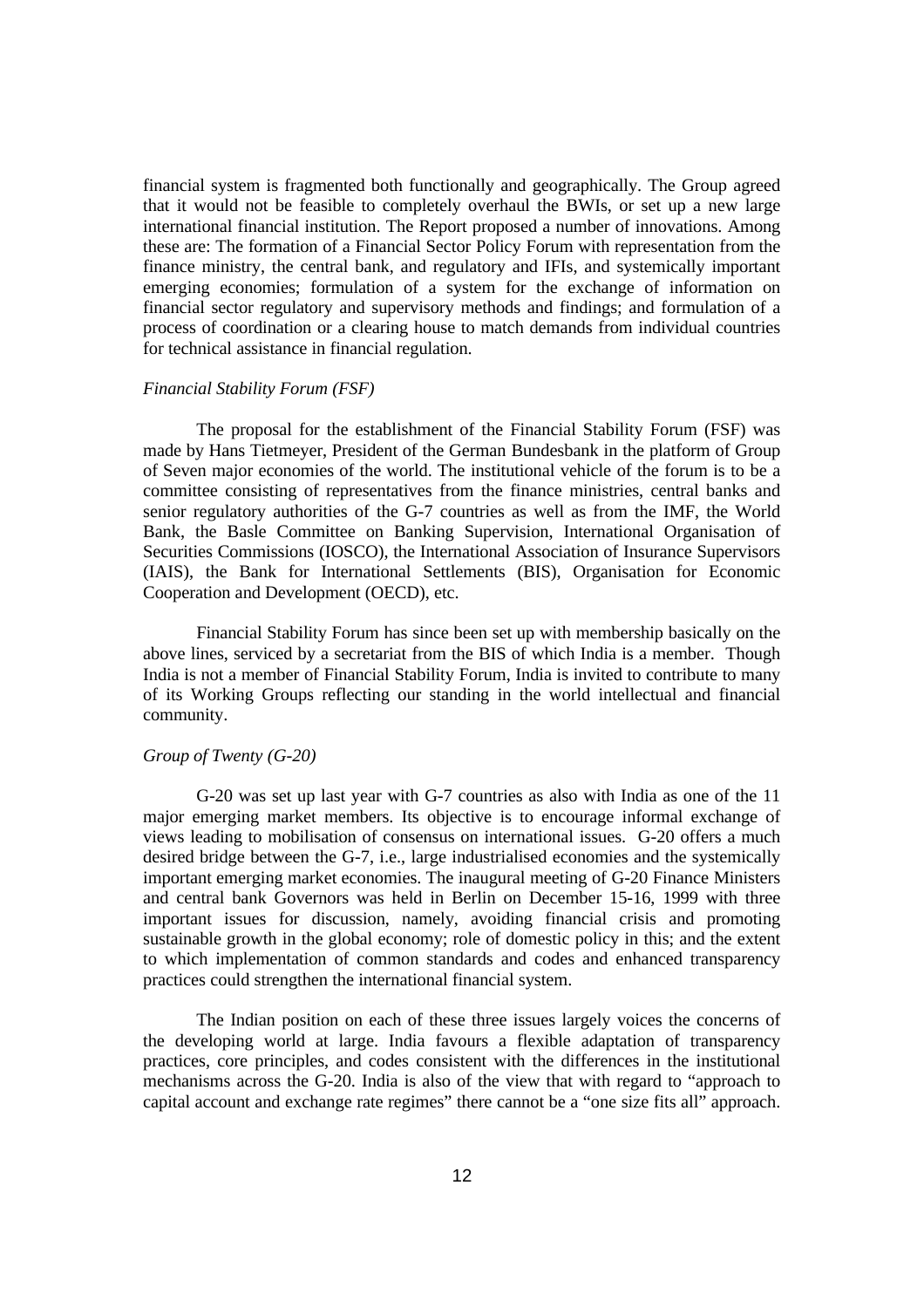India considers that crises prevention measures include resolving the impossible trinity (i.e. the incompatibility between independent monetary policy, an open capital account, and a rigidly managed exchange rate regime), timely identification of macro-imbalances and appropriate financial sector reforms. Finally, India views that a country must have the appropriate institutional, technological and legal infrastructure to help in adopting the best practices and codes.

For the next G-20 meeting in March 2000, three important notes are to be prepared on the exchange rate regimes, liability management, and private sector involvement. India is one of the active participants in the preparation of background notes also.

## **Reforms in Operational Framework of the Fund**

There have been several suggestions from time to time, to reform the operational framework of the Fund. These gained added momentum in the current context and a brief recall is appropriate.

# *Lender of Last resort*

One of the main criticisms against the Fund has been regarding "inadequate availability of resources" to combat the crises of the magnitude that has happened in East Asia. This raises the question of the need for international lender of last resort (ILOLR) and whether IMF can fulfill that role. It is argued that it cannot act as a lender of last resort because it is not an international central bank and, therefore, cannot create international reserves; it does not have enough resources and IMF is low on resources during emergencies. The defense has been that although it cannot create liquidity and may not be able to provide necessary financing from its own resources, the IMF can perform its role by arranging resources from other sources.

To enhance the resources available, India had argued for issuance of SDR by Fund to itself for use in ILOLR operation subject to pre-determined cumulative limit and other appropriate safeguards. Such a mechanism would not result in any permanent increase in unconditional liquidity (as such newly created SDRs would be exhumed when it is repurchased by the borrowing country) while providing for temporary additional liquidity which can be used to deal with crises.

#### *Contingency Credit Line (CCL)*

Many supporters of the IMF see CCL as the first step towards making the IMF a true lender of last resort. CCL enables a country to negotiate advance access in the range of 300-500 per cent of quota and possibly more in exceptional circumstances to meet a "short-term financing need" arising from a sudden and disruptive loss of market confidence consequent upon developments in other countries. There are some prequalifying conditions that have to be met by countries seeking access to the CCL.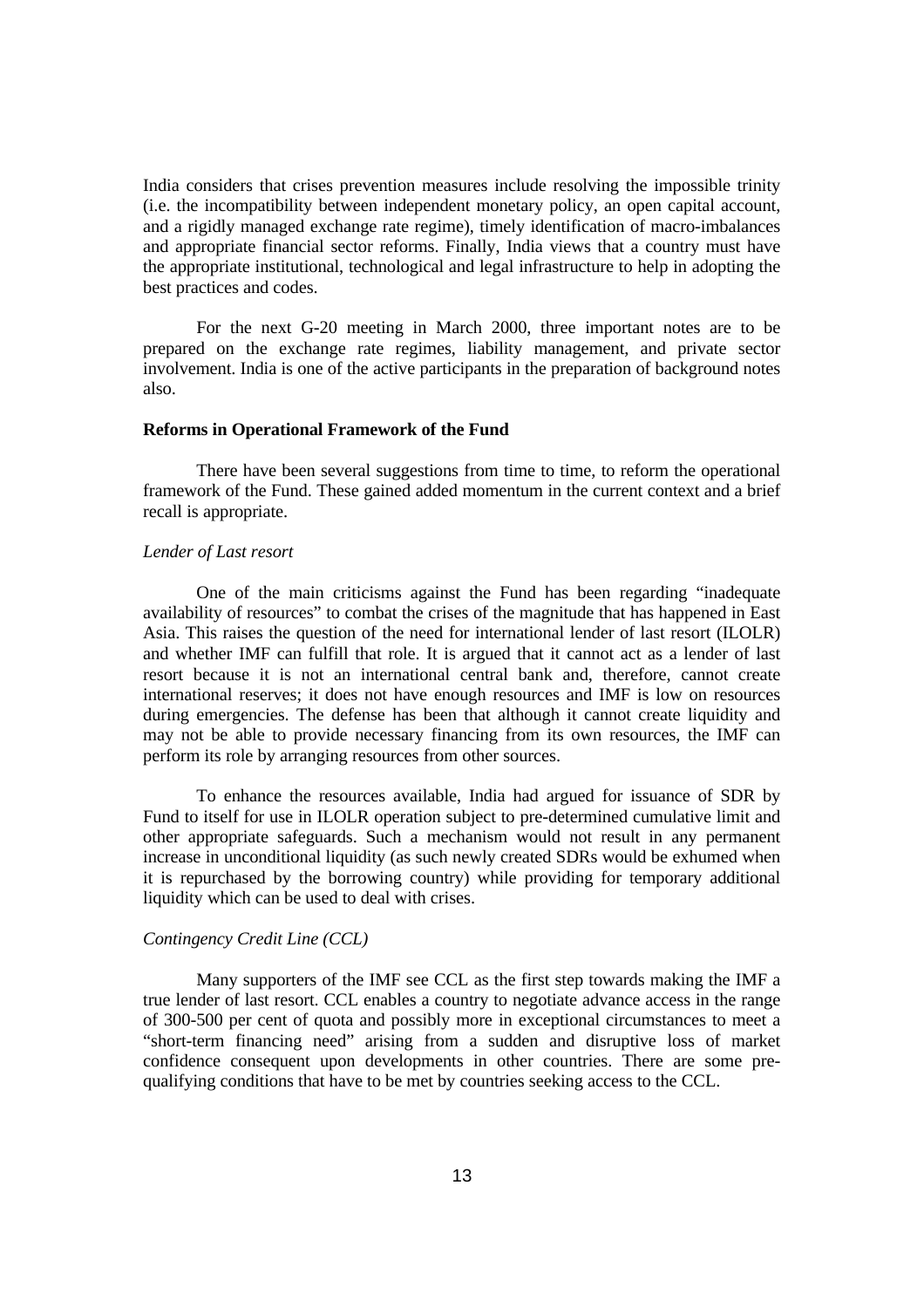India's position has been that the conditions of use of CCL are unduly restrictive. There is also a danger that the application of CCL could trigger "panics" and "run" on the country.

# *Resources*

The ability of the IMF to provide "international liquidity" can be analysed in terms of its ability to provide "conditional" liquidity (Quota allocation) and "unconditional liquidity" (SDR allocation). The IMF has been unable to muster the requisite 85 per cent of voting power to make additional allocations on the basis of "global need". Developing countries including India have consistently supported general allocations of SDR.

The access to most of Fund's resources by member countries are set in relation to the quota. There is increasing concern that quota shares of the many developing countries, which have grown in both GDP and trade than in industrial countries have not been given adequate quota increases.

India has been in the forefront to advocate a larger quota for developing countries and has made strong presentations to the Fund Board on various occasions on the need to include "need based" variables in the quota formula and to use more widely accepted PPP-based GDP in quota calculation. The Fund has recently established a committee headed by Professor Richard Cooper to go into the question of adopting new formulas for quota allocation and it is hoped that this committee will come out with an answer acceptable to the developing countries.

## *Surveillance*

Surveillance is one of the mechanism through which the IMF promotes good macroeconomic and financial sector policies among the member countries.

In June 1998, the Fund had commissioned an external evaluation by an expert panel head by Mr. John Crow (former Governor, Bank of Canada) of Fund surveillance over members' policies under Article IV of the Articles of Agreement. The Crow Committee in its report last year, recommended that the Article IV consultation process is "too bilateral" and therefore should have an "international focus". Besides, it recommended that the Fund surveillance devotes substantially larger attention to the "vulnerabilities" of member countries and devotes more resources to the "spillover issues".

India's position is that Fund surveillance programmes should be "country friendly" rather than "market disturbing". At present, there is an "asymmetry" in the treatment of countries in terms of surveillance – developing countries are subject to more frequent and intense surveillance while developed countries are subject to less frequent and less intense surveillence. But, recent experience has shown that the sources of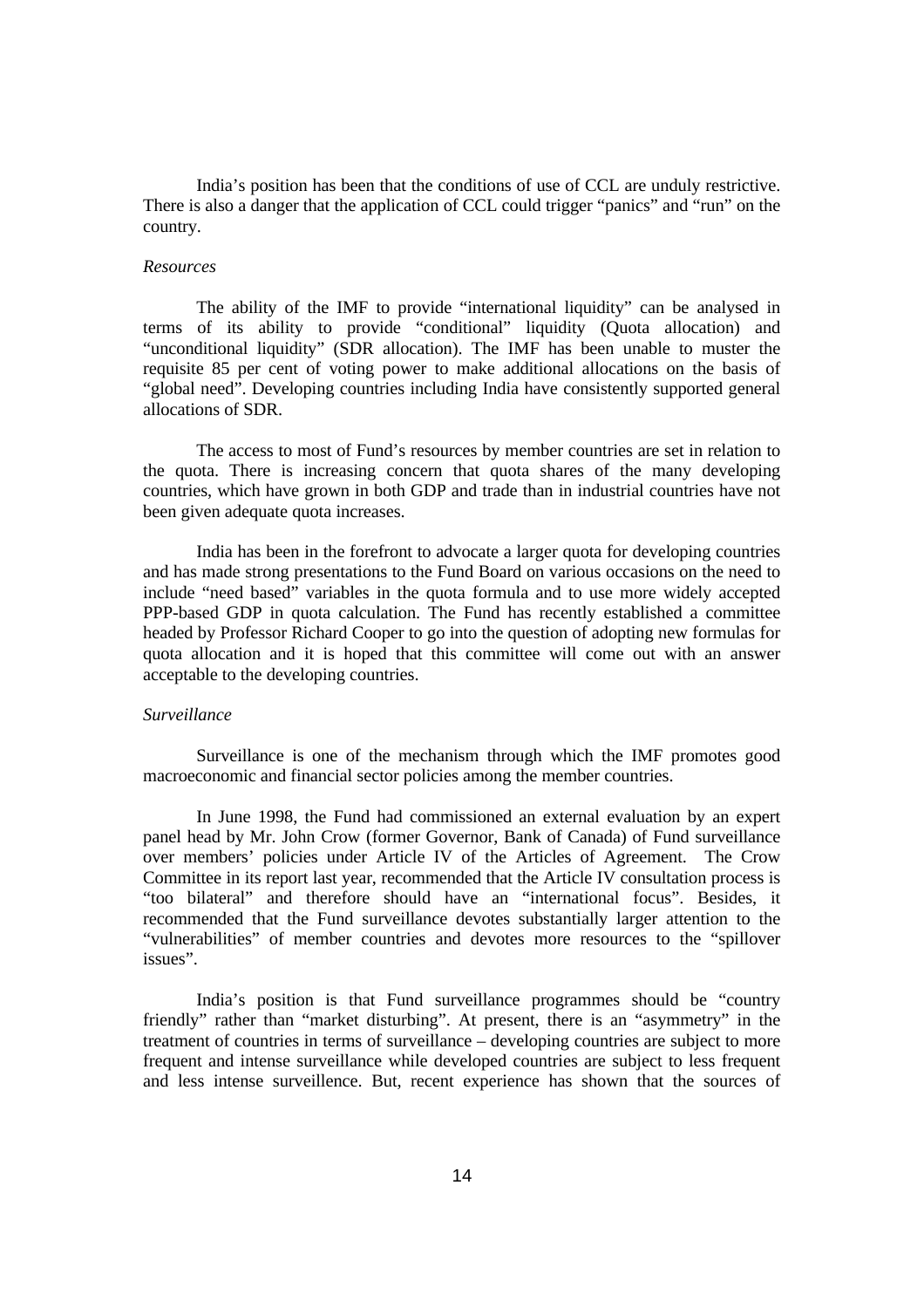instability could arise in developed countries as well. Hence it is important that advanced countries are also subject to "enough" surveillance along with developing countries.

# *Moral hazard*

There is a strong argument that today's financial woes are the result of bail-outs of both recipients investors by the Fund. This criticism has been leveled against the backdrop of " bail-out" of Mexico and Russia. The issue of moral hazard arises when investors and borrowers behave recklessly because they believe that they will be "bailedout" when there is trouble. The real challenge before IMF is to avoid moral hazard and at the same time provide means of not only avoiding financial crisis but minimising their adverse impact when such crises occur.

India recognises the issue of moral hazard, but has been focussing on the fact that countries such as India which internalised the burden of crisis in 1991-92, should be recognised and rewarded, since the rest of the world was spared of handling crisis.

### **Approaches to the Reform of the IMF**

There have been several suggestions for reform of IMF, and a few of the more serious ones deserve to be mentioned here.

## *Eichengreen's Proposal*

Eichengreen has argued for making the IMF more independent. According to Eichengreen, "international standards" must form the basis for future IMF multilateral surveillance. He belives that IMF policies often serve the political agendas of its dominant members. Hence, he recommends giving IMF more independence by prohibiting its Executive Director from taking instructions from national Governments and by giving them an explicit mandate to foster policies that "maximise stability, prosperity and growth" .

#### *Lawrence Summers*

Mr. Summers, currently Treasury Secretary in the USA, argued that the IMF needs to be more transparent and open in its agreements with countries. Further, the IMF needs to be more accountable to its members; work harder in designing the terms of financial support to make it more market-based and more "exceptional" to its recipients. In designing its programmes, he indicated that the IMF needs to take better account of the broader structural and institutional environment with which they are to be implemented and needs to work with others in the international community to ensure greater private sector burden sharing in the event of any crises. *Transforming the Interim Committee*

 The objective of this exercise is essentially to bestow decision-making powers to the Interim Committee (IC) as well as to enhance its political accountability. Among the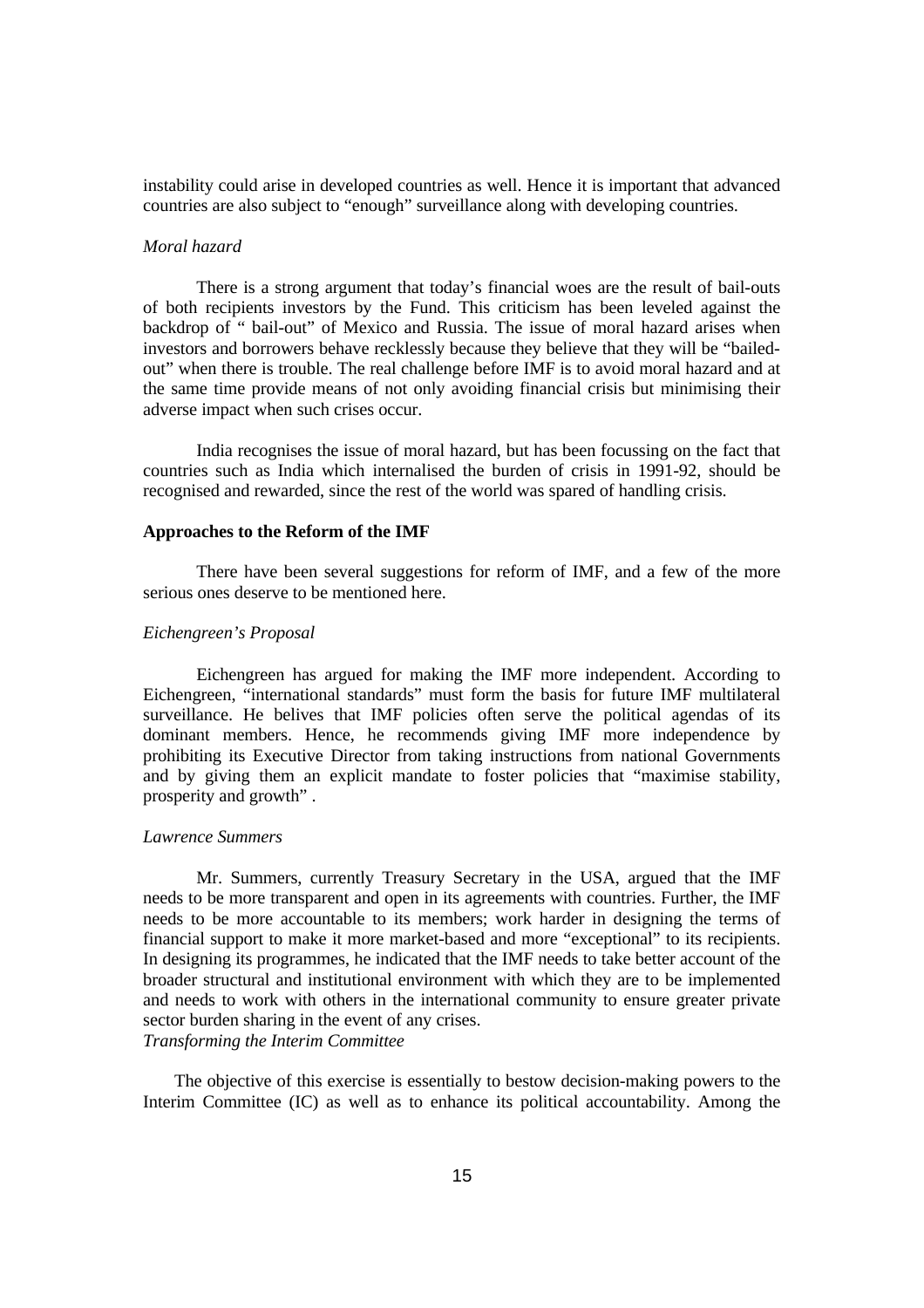many proposals considered in this connection, one relates to the formation of a Council which would be a political and decision-making body, comprising persons with political responsibility. Yet another proposal relates to converting the Interim Committee into a permanent International Financial and Monetary Committee. The proposal has since been implemented.

 A number of measures have already been initiated in order to make the meetings of the IC 'more efficient, productive and participatory', and India had supported these initiatives.

### *Meltzer Commission Report*

 International Financial Institution Advisory Commission (Also called the Meltzer Commission) was established last year by the US Congress to report on the workings of the international financial institutions. The Commission submitted its Report to the Congress a few days ago, actually, on March 9, 2000.

 The Report's major recommendations are that the IMF should be downsized with unique responsibilities which are that it should be merely a quasi lender of last resort to emerging economies with short maturity loans, collect and publish financial data from members and provide advice (but not impose condition) relating to economic policy. Thus, the IMF should be precluded from making other types of loans, especially longterm subsidised loans. The Commission also suggests that the countries should avoid pegged or adjustable exchange rates and this should be a priority given in the Article IV Consultations. The Commission argues that the debt renegotiation practices are evolving rapidly without official intervention and, therefore, should be left to borrowers and lenders. The Commission recommends that currencies should be divided into G-5 currencies, other currencies considered useful for intervention, and non-usable currencies. IMF is sought to be a stand-by lender and in a crisis the Fund should borrow convertible currencies as needed to finance short-term liquidity loans, rather than maintain significant amount of paid in capital.

It would be premature for us to comment on the report at this stage.

## **International Financial Standards and Codes**

Under the aegis of G-20, the issue of codes and standards has become an important area. Adoption of codes and standards are important for increasing transparency and for facilitating favourable market perceptions. A Code of Good practices on Fiscal Transparency was approved by the Fund in 1998. Similarly, a Code of Good Practices on Transparency in Monetary and Financial policies has also been approved by the Interim Committee in September 1999. Similarly, OECD has brought guidelines on "Corporate Governance" and the World Bank on "Social Sector Policies". Standards set by Bank for International Settlements (BIS) such as those on Bank Supervision are also well known.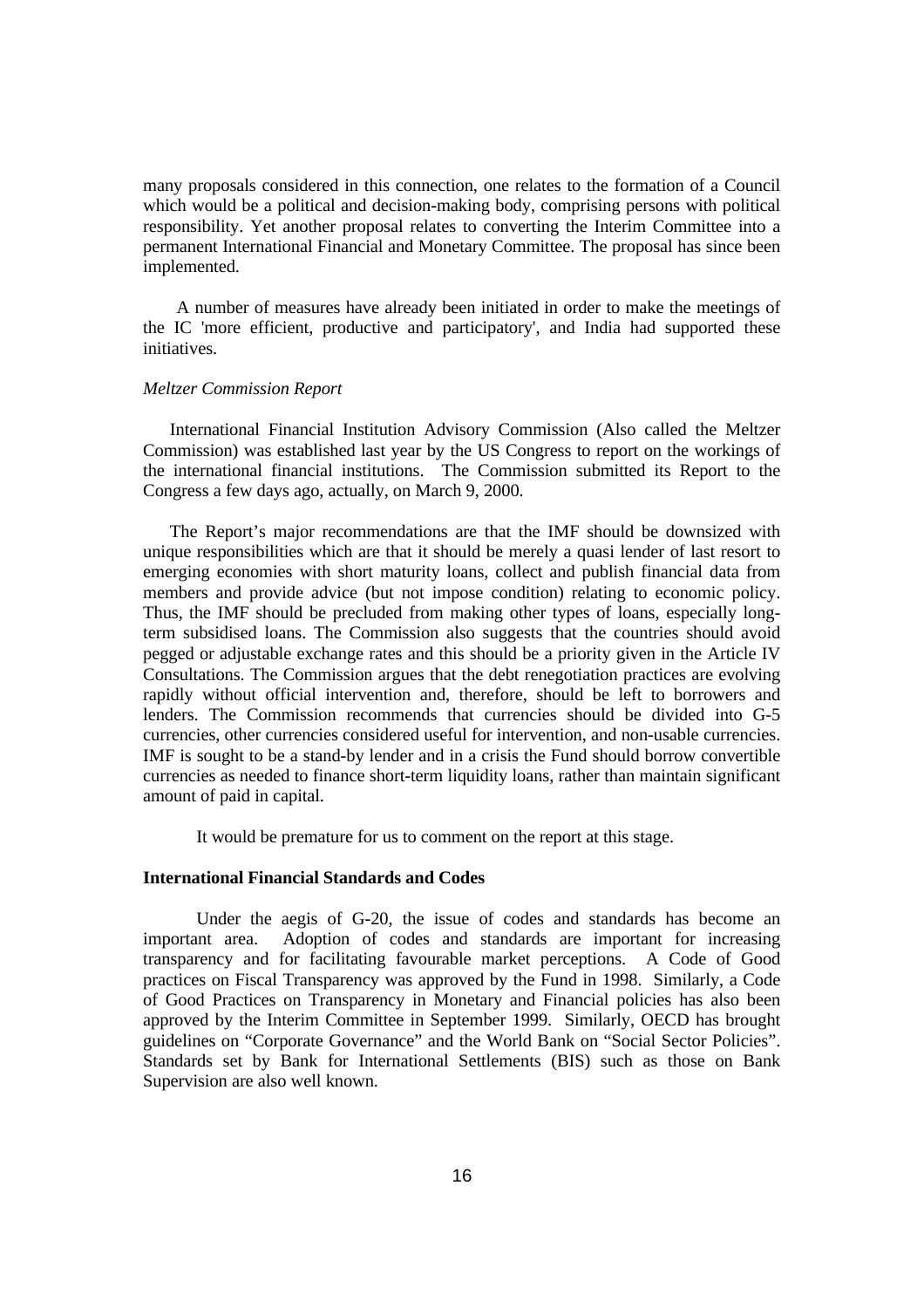A Standing Committee on International Financial Standards and Codes has been constituted in India with the joint membership of Government and the RBI. The main task of this Committee is to identify and monitor developments in global standards and codes and consider its applicability to the Indian financial system. The Committee would also help align to the extent necessary India's practices to international best practices.

Considering that there are a number of codes in a wide variety of areas, the Committee has identified 10 different subjects, based on their criticality and importance and constituted an Advisory Group under the chairmanship of eminent personalities. Thus Advisory Groups have been constituted in the area of fiscal transparency, transparency of monetary and financial policies, banking supervision, securities market regulation, insurance regulation, accounting and auditing, bankruptcy, corporate governance, payments and settlement system and data dissemination.

The Advisory Groups will study the present status, the applicability and relevance and compliance in India of the relevant standards and codes, given the prevailing legal and institutional framework. The Advisory Groups will also compare the levels of adherence in India vis-à-vis industrialised countries as also emerging economies with a view to understanding India's position and prioritising actions on some of the more important codes and standards. The Advisory Groups would chalk out a course of action for achieving the best practices.

The Reports of the Groups will be made available to all concerned in public and private sectors.

# **Conclusion**

It is clear that the international financial architecture is being revisited on several fronts and the role of the BWIs as well as the framework of the functioning of the BWIs are integral to this process of review. There is clearly a consensus, as of now, that no new bureaucracies or international financial institutions be set up. There is also a consensus that multiple fora for consultation and cooperation are desirable and, Financial Stability Forum and G-20 are prime examples. The process of international cooperation is no longer confined to fora where only national Governments are involved though they continue to be critical. The operational framework of BWIs is under review and as to what shape this would take, it is difficult to speculate, but the BWIs will continue to be in the centre stage.

India is closely involved in these processes as one of the giant economies, with a significant interface now with the global financial system.

On the limited issue of utilisation of resources of BWIs, India will be repaying the last instalment amount of about US \$ 25 million to the Fund in June, 2000. In fact, by pursuing appropriate policies, we have been able to repurchase almost all our obligations in the last seven years. Besides, during this period, we have built up over \$36 billion of foreign exchange reserves while maintaining the external debt almost constant. If the macro policies continue to be sound to ensure progress in desirable directions of